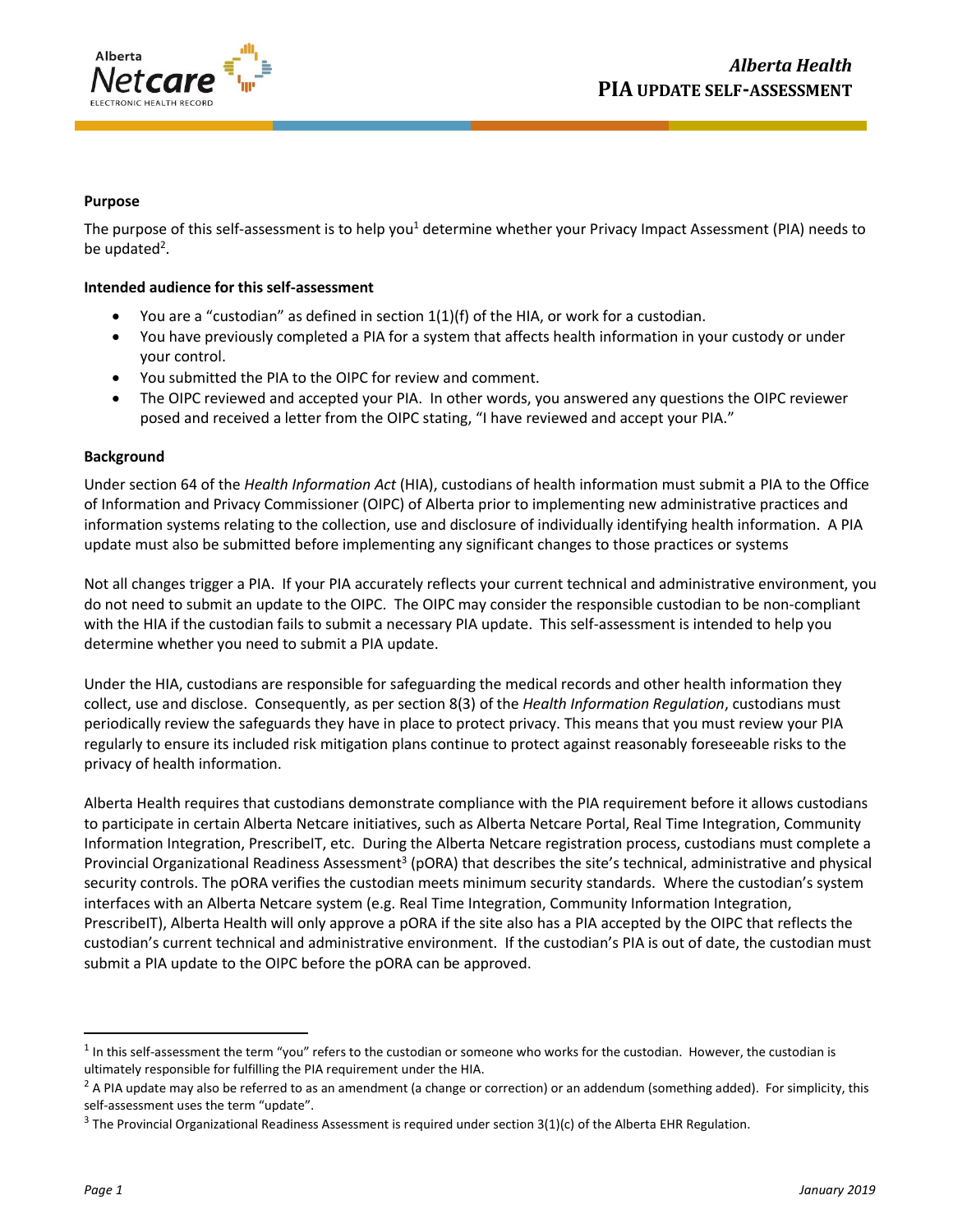

## **PIA identification**

PIA Name and OIPC file number: Date PIA was accepted by the OIPC: Information system or process (i.e. administrative practice) that is described in the PIA:

All questions relate to the system or process you have identified above. There are no right or wrong answers. If you don't know the answer, provide comments to explain the uncertainty. The potential PIA triggers listed here are the most common changes that require a PIA update, but the listing is not exhaustive. You may have implemented other changes that require a PIA update.

| <b>Potential PIA Update Triggers</b>                                                                                                                                                                                                                                                                                                                | Yes/No | <b>Comments</b> |
|-----------------------------------------------------------------------------------------------------------------------------------------------------------------------------------------------------------------------------------------------------------------------------------------------------------------------------------------------------|--------|-----------------|
| 1. Have you replaced the system or process<br>identified above with a different system from a<br>different vendor?<br>This does not refer to adopting<br>incrementally updated versions of the same<br>system from the same vendor that fix bugs<br>or improve performance without<br>introducing new functionality.                                |        |                 |
| 2. Have you moved your system from a locally<br>hosted system (i.e. located in your office space)<br>to a system hosted in a data centre or in the<br>cloud?<br>Also known as software as a service (SAAS).                                                                                                                                         |        |                 |
| 3.<br>Have you introduced new user access roles or<br>groups?<br>For example, you may have decided to add<br>administrative support users, where you<br>previously only allowed health professional<br>users.                                                                                                                                       |        |                 |
| 4. Are you granting access to your system or<br>exchanging information with another<br>organization that was not mentioned in your<br>original PIA?<br>Examples could include joining a Primary<br>Care Network, participating in a new<br>evaluation or quality improvement project,<br>or joining an insurance provider's<br>adjudication system. |        |                 |